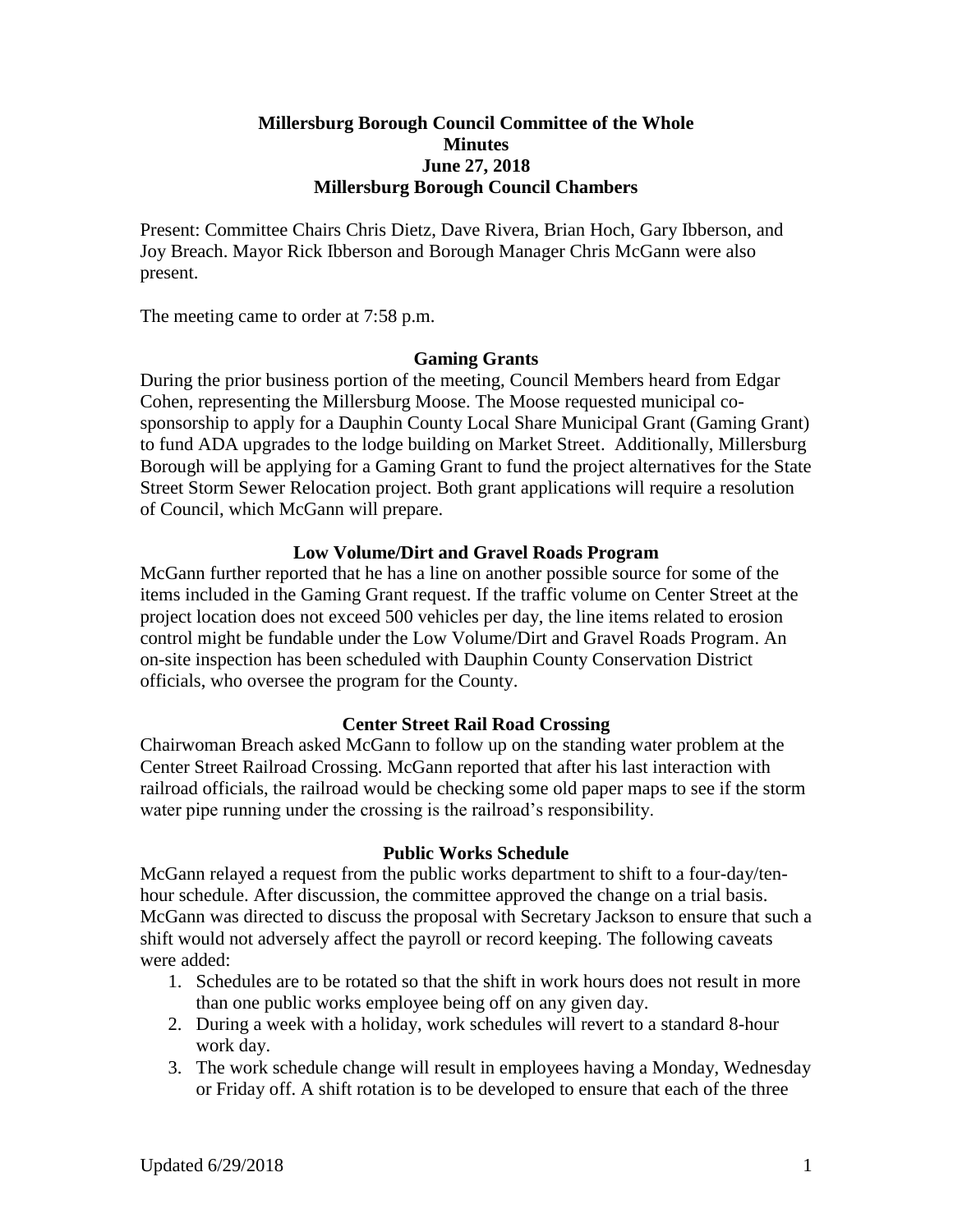employees gets a different day off each week. Ideally, each employee would have a schedule that results in a Friday and the following Monday off on occasion.

# **MYO Project Update**

Chairman Dietz reported on a recent meeting involving himself, Chairman Boyer, McGann and YSM representative Chuck Strodoski at MYO Park. The most current concept drawing was reviewed by Committee members. Plans call for the following features:

- 1. A playground area with the outline in the shape and style of a canal boat.
- 2. Impervious asphalt walking paths that are ADA compliant.
- 3. A pavilion structure at the site of the old canal pump house. This would include a structure reminiscent of the chimney from the pump house.
- 4. An architectural feature, likely an arch, located at the best visual location overlooking the river.
- 5. Sponsorships will likely be solicited for site amenities such as benches and trash receptacles.
- 6. A likely bid alternate would raise the pavilion roofs and install concrete floors.

Plans are still being finalized and Committee members are invited to add any additional input.

# **Art Event Proposal**

The Susquehanna Valley Chapter of the Pennsylvania Guild of Craftsmen has approached the Borough about hosting an art festival in the Square in the late summer/early fall of 2019. McGann reported that he has discussed some of the particulars and the safety concerns with the organizers. Organizers have also been invited to a future Committee meeting.

# **Christmas Tree**

Chairman Dietz directed McGann to get a price quote to remove the large Christmas tree in Veteran's Park. After discussion, McGann was also directed to contact our Christmas tree supplier to check on the availability of a 15-20 foot high tree that could either be planted temporarily or safely anchored for the holiday season. McGann added that the Lions Club may be in a position to fund the replacement/temporary tree.

# **Tree Trimming Quote**

Committee Members reviewed a price quote from Stolzfus Tree Service. Four trees are to be addressed. Two dead trees on Keystone Street will be cut down to the tree crotch and the stumps will remain. One large tree in Riverfront Park will be trimmed to remove dead branches. Finally, a smaller dead tree in Riverfront will be removed and the stump ground out. Total cost is \$2,850 and Council action is requested.

# **Parking Ordinances**

Council is scheduled to pass Ordinance Nos. 3-18 and 4-18, which both relate to parking. McGann was directed to post the draft ordinances on the website and link to them through our Facebook page.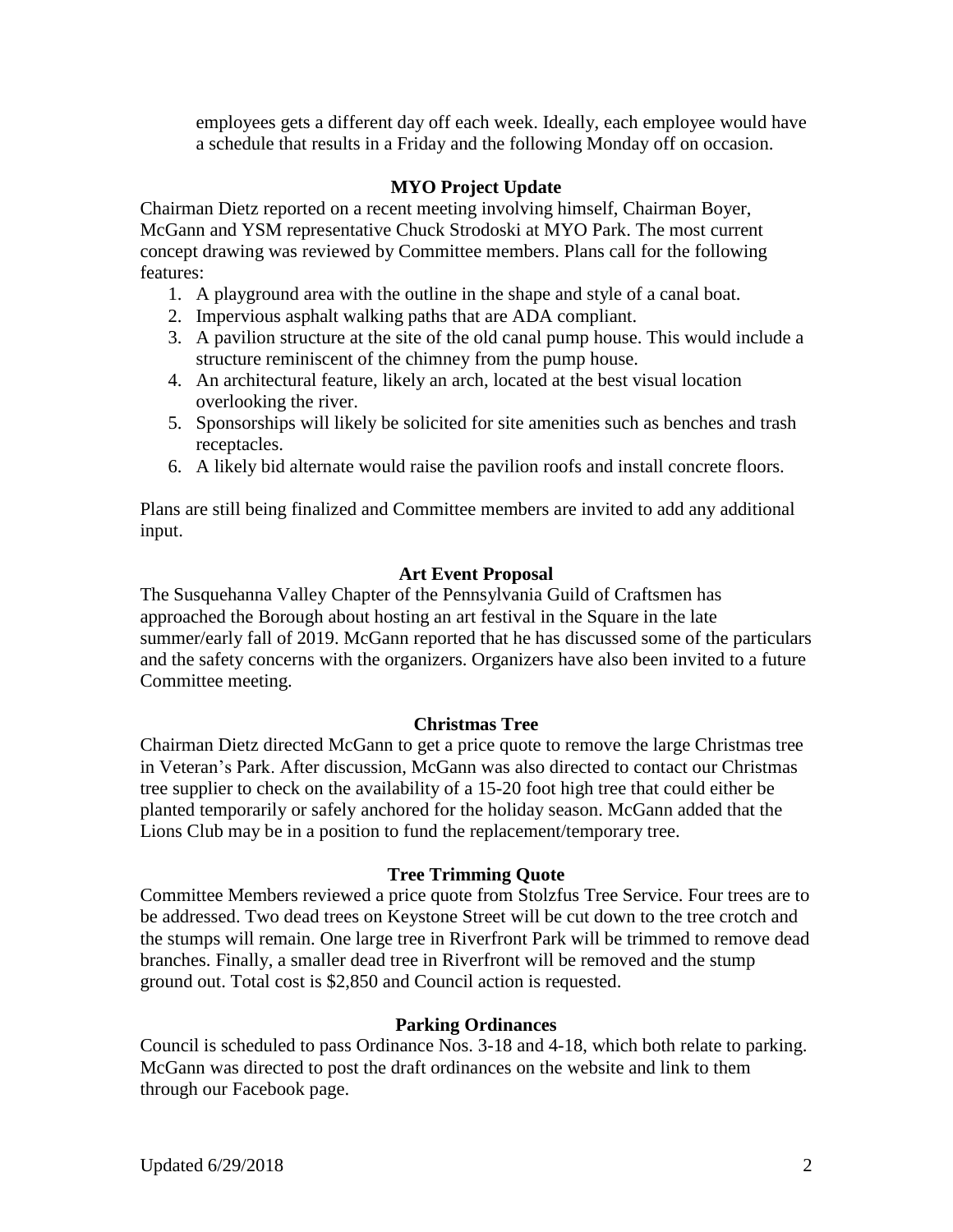### **Storage Shed Replacement**

Chairman Rivera presented an initial concept drawing to the rest of the Committee members. The plan is to build a storage shed on the Keystone Street lot and sell the Pine Street lot. Several items were discussed and the concept plan will need to be modified to address them. The following points were made during the discussion:

- 1. The shed will be for storage only. The main public works operations will still be based at the 101 West Street garage.
- 2. The steep embankment and the dying trees will need to be considered at the Keystone Street lot. The possibility of a retaining wall was discussed.
- 3. A survey and subdivision will be necessary at the Pine Street lot to create a right of way where a storm sewer pipe runs. The ballpark estimate is \$4,000 to \$5,000. The sale of the property will have to be a public auction, per the Borough Code.
- 4. Three bins for salt, anti-skid and mix should be located outside rather than inside the shed. Bins for stockpiling other materials (mulch, top soil, sand, stone, cold patch, etc.) can be inside the shed.
- 5. A survey of the Keystone Street lot may be advisable.
- 6. The final design will have to allow for the Keystone Street lot to be used for Spring Cleanup.
- 7. The County's recycling bins may be relocated in the near future, providing more room at the lot. The County has applied for grant funds to replace the bins and the new design of the bins will allow the collection trucks to empty the bins from the front rather than the rear.

### **Exploring PA Boroughs Watch Party**

A viewing party for Exploring PA Boroughs has been scheduled for July 30 at the Colonnade Theater. Publicity will be the Facebook page and websites of the Borough and Colonnade as well as a press release in the Sentinel. McGann reported that he posted on Facebook this morning and the post had more than 2,500 views as of early this afternoon.

### **Zoning Hearing Board Appointment**

Dennis Maloskey of 364 North Street has submitted a letter of interest for the vacancy on the Zoning Hearing Board. Mr. Maloskey recently moved to Millersburg and his letter indicates that he previously served on zoning hearing boards in Derry Township and Palmyra Borough. The letter also indicates that he is interested in any other positions, but McGann cautioned that Zoning Hearing Board members may not hold any other elected or appointed position in the Borough government per state law.

### **Federal Surplus Property Authorized Representatives**

The Borough has received a request for updates from the Federal Surplus Property program. Currently McGann and Emergency Management Deputy Coordinator John Brabits are the sole authorized purchasers from the Borough. The Committee agreed to continue this arrangement.

### **Wedding Request**

McGann reported that he received a request from a couple who would like to have a wedding in a Borough park, possibly Riverfront. They have requested a waiver of the